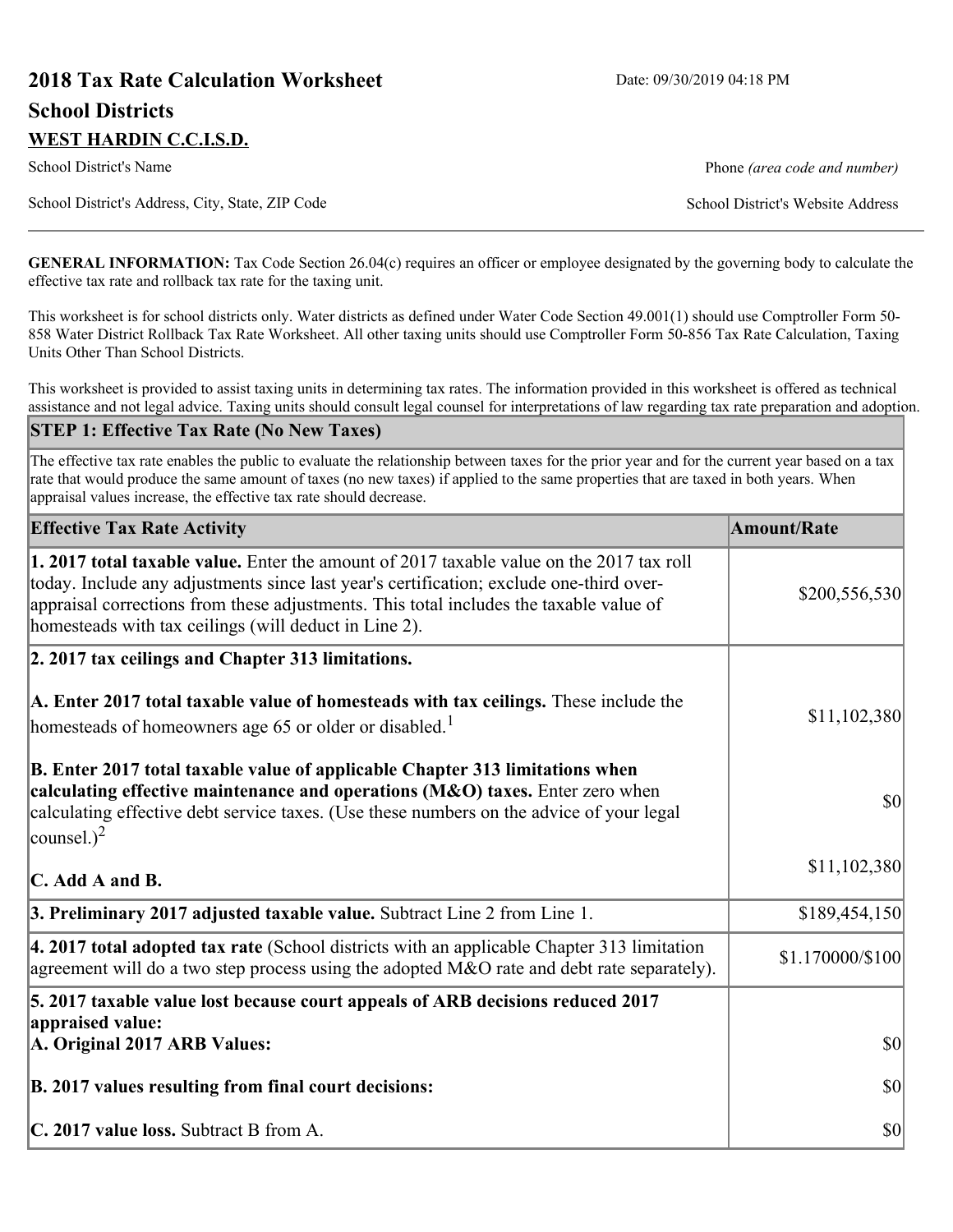| 6. 2017 taxable value, adjusted for court-ordered reductions. Add Line 3 and Line 5C.                                                                                                                                                                                                                                                                                                                                                                        | \$189,454,150 |
|--------------------------------------------------------------------------------------------------------------------------------------------------------------------------------------------------------------------------------------------------------------------------------------------------------------------------------------------------------------------------------------------------------------------------------------------------------------|---------------|
| 7. 2017 taxable value of property in territory the school deannexed after Jan. 1, 2017.<br>Enter the 2017 value of property in deannexed territory.                                                                                                                                                                                                                                                                                                          | $ 10\rangle$  |
| 8. 2017 taxable value lost because property first qualified for an exemption in 2018.<br>Note that lowering the amount or percentage of an existing exemption does not create a new<br>exemption or reduce taxable value. If the school district increased an original exemption, use<br>the difference between the original exempted amount and the increased exempted amount.<br>Do not include value lost due to freeport or goods-in-transit exemptions. |               |
| A. Absolute exemptions. Use 2017 market value:                                                                                                                                                                                                                                                                                                                                                                                                               | $ 10\rangle$  |
| <b>B. Partial exemptions.</b> 2018 exemption amount or 2018 percentage exemption times 2017<br>$\vert$ value:                                                                                                                                                                                                                                                                                                                                                | \$1,049,640   |
| C. Value loss. Add A and B.                                                                                                                                                                                                                                                                                                                                                                                                                                  | \$1,049,640   |
| 9. 2017 taxable value lost because property first qualified for agricultural appraisal (1-<br>d or 1-d-1), timber appraisal, recreational/scenic appraisal or public access airport<br>special appraisal in 2018. Use only properties that qualified in 2018 for the first time; do<br>not use properties that qualified in 2017.                                                                                                                            |               |
| A. 2017 market value:                                                                                                                                                                                                                                                                                                                                                                                                                                        | $ 10\rangle$  |
| B. 2018 productivity or special appraised value:                                                                                                                                                                                                                                                                                                                                                                                                             | \$0           |
| C. Value loss. Subtract B from A.                                                                                                                                                                                                                                                                                                                                                                                                                            | \$0           |
| 10. Total adjustments for lost value. Add Lines 7, 8C and 9C.                                                                                                                                                                                                                                                                                                                                                                                                | \$1,049,640   |
| 11. 2017 adjusted taxable value. Subtract Line 10 from Line 6.                                                                                                                                                                                                                                                                                                                                                                                               | \$188,404,510 |
| <b>12. Adjusted 2017 taxes.</b> Multiply Line 4 by Line 11 and divide by \$100.                                                                                                                                                                                                                                                                                                                                                                              | \$2,204,332   |
| [13. Taxes refunded for years preceding tax year 2017. Enter the amount of taxes refunded]<br>by the district for tax years preceding tax year 2017. Types of refunds include court<br>decisions, corrections and payment errors. Do not include refunds for tax year 2017. This<br>line applies only to tax years preceding tax year 2017.                                                                                                                  | \$5,318       |
| 14. Adjusted 2017 taxes with refunds. Add Lines 12 and 13.                                                                                                                                                                                                                                                                                                                                                                                                   | \$2,209,650   |
| <b>15. Total 2018 taxable value on the 2018 certified appraisal roll today.</b> This value<br>includes only certified values and includes the total taxable value of homesteads with tax<br>ceilings (will deduct in Line 17). These homesteads include homeowners age 65 or older or<br>disabled.                                                                                                                                                           |               |
| A. Certified values only: <sup>3</sup>                                                                                                                                                                                                                                                                                                                                                                                                                       | \$216,642,950 |
| <b>B. Pollution control and energy storage exemption:</b> Deduct the value of property<br>exempted for the current tax year for the first time as pollution control or energy storage<br>system property:                                                                                                                                                                                                                                                    | $S-0$         |
| <b>C. Total value.</b> Subtract B from A.                                                                                                                                                                                                                                                                                                                                                                                                                    | \$216,642,950 |
|                                                                                                                                                                                                                                                                                                                                                                                                                                                              |               |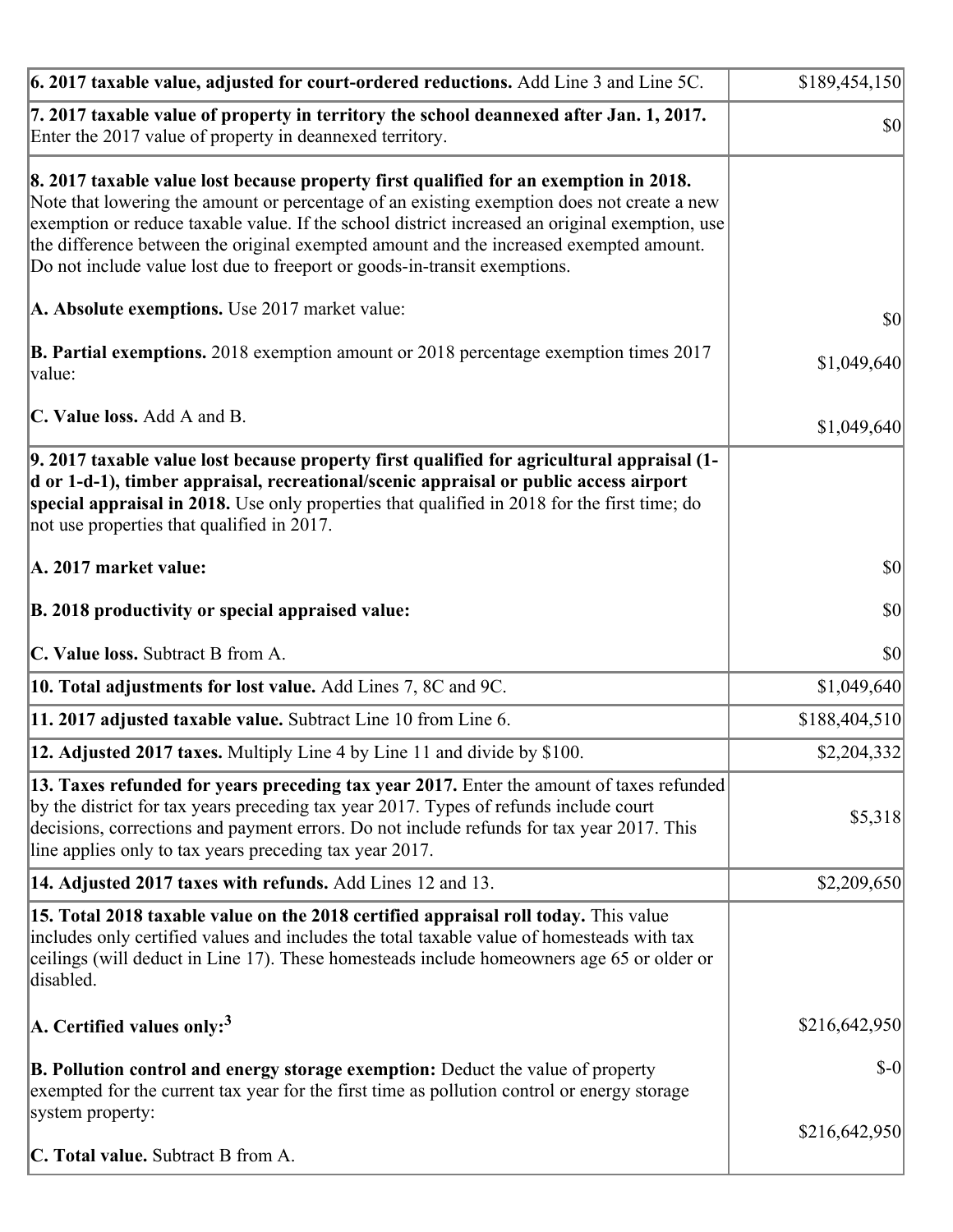| 16. Total value of properties under protest or not included on certified appraisal roll.                                                                                                                                                                                                                                                                                                                                                                                                                                                                                                                                                                                                                  |                  |
|-----------------------------------------------------------------------------------------------------------------------------------------------------------------------------------------------------------------------------------------------------------------------------------------------------------------------------------------------------------------------------------------------------------------------------------------------------------------------------------------------------------------------------------------------------------------------------------------------------------------------------------------------------------------------------------------------------------|------------------|
| A. 2018 taxable value of properties under protest. The chief appraiser certifies a list of<br>properties still under ARB protest. The list shows the appraisal district's value and the<br>taxpayer's claimed value, if any, or an estimate of the value if the taxpayer wins. For each of<br>the properties under protest, use the lowest of these values. Enter the total value.                                                                                                                                                                                                                                                                                                                        | \$5,000          |
| B. 2018 value of properties not under protest or included on certified appraisal roll.<br>The chief appraiser gives school districts a list of those taxable properties that the chief<br>appraiser knows about, but are not included in the appraisal roll certification. These<br>properties are not on the list of properties that are still under protest. On this list of<br>properties, the chief appraiser includes the market value, appraised value and exemptions for<br>the preceding year and a reasonable estimate of the market value, appraised value and<br>exemptions for the current year. Use the lower market, appraised or taxable value (as<br>appropriate). Enter the total value. | 30               |
| C. Total value under protest or not certified: Add A and B.                                                                                                                                                                                                                                                                                                                                                                                                                                                                                                                                                                                                                                               | \$5,000          |
| 17. 2018 tax ceilings and Chapter 313 limitations.<br>A. Enter 2018 total taxable value of homesteads with tax ceilings. These include the                                                                                                                                                                                                                                                                                                                                                                                                                                                                                                                                                                |                  |
| homesteads of homeowners age 65 or older or disabled. <sup>4</sup>                                                                                                                                                                                                                                                                                                                                                                                                                                                                                                                                                                                                                                        | \$11,125,100     |
| B. Enter 2018 total taxable value of applicable Chapter 313 limitations when<br>calculating effective M&O taxes. Enter zero when calculating effective debt service taxes.<br>(Use these numbers on the advice of your legal counsel.) <sup>5</sup>                                                                                                                                                                                                                                                                                                                                                                                                                                                       | \$0              |
| C. Add A and B.                                                                                                                                                                                                                                                                                                                                                                                                                                                                                                                                                                                                                                                                                           | \$11,125,100     |
| 18. 2018 total taxable value. Add Lines 15C and 16C. Subtract Line 17C.                                                                                                                                                                                                                                                                                                                                                                                                                                                                                                                                                                                                                                   | \$205,522,850    |
| 19. Total 2018 taxable value of properties in territory annexed after Jan. 1, 2017.<br>Include both real and personal property. Enter the 2018 value of property in territory<br>annexed by the school district.                                                                                                                                                                                                                                                                                                                                                                                                                                                                                          | \$0              |
| 20. Total 2018 taxable value of new improvements and new personal property located<br>in new improvements. New means the item was not on the appraisal roll in 2017. New<br>additions to existing improvements may be included if the appraised value can be<br>determined. New personal property in a new improvement must have been brought into the<br>school district after Jan. 1, 2017, and be located in a new improvement.                                                                                                                                                                                                                                                                        | \$3,167,820      |
| 21. Total adjustments to the 2018 taxable value. Add Lines 19 and 20.                                                                                                                                                                                                                                                                                                                                                                                                                                                                                                                                                                                                                                     | \$3,167,820      |
| <b>22. 2018 adjusted taxable value.</b> Subtract Line 21 from Line 18.                                                                                                                                                                                                                                                                                                                                                                                                                                                                                                                                                                                                                                    | \$202,355,030    |
| 23. 2018 effective tax rate. Divide Line 14 by Line 22 and multiply by \$100.                                                                                                                                                                                                                                                                                                                                                                                                                                                                                                                                                                                                                             | \$1.091966/\$100 |
| 24. 2018 effective tax rate for ISDs with Chapter 313 Limitations. Add together the<br>effective tax rates for M&O and debt service for those school districts that participate in an<br>applicable Chapter 313 limitations agreement.                                                                                                                                                                                                                                                                                                                                                                                                                                                                    | \$0/\$100        |

<sup>&</sup>lt;sup>1</sup>Tex. Tax Code Section 26.012(14)

 $2$ Tex. Tax Code Section 26.012(6)

<sup>&</sup>lt;sup>3</sup>Tex. Tax Code Section 26.012(6)

 ${}^{4}$ Tex. Tax Code Section 26.012(6)(A)(i)

 $5$ Tex. Tax Code Section 26.012(6)(A)(ii)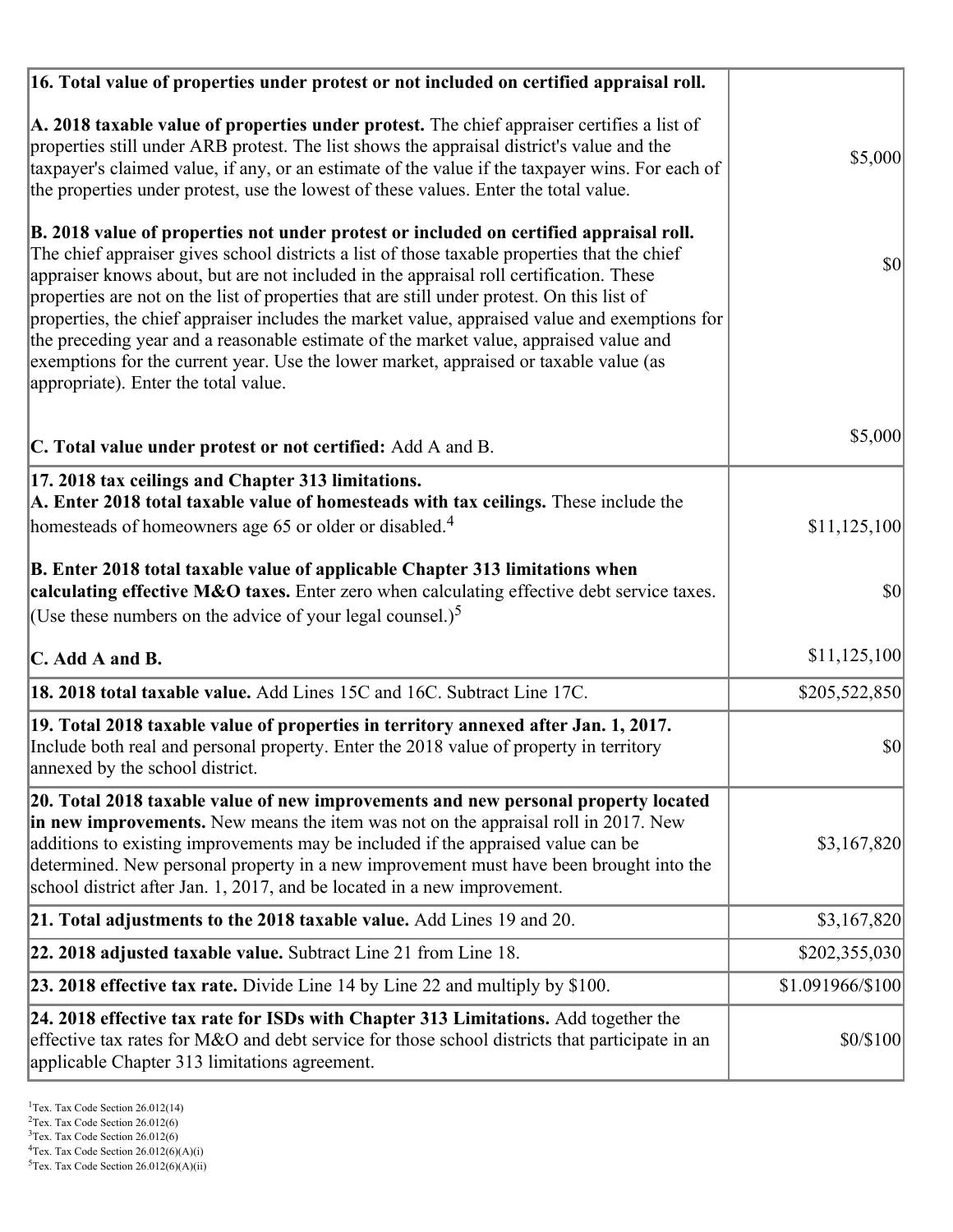## **STEP 2: Rollback Tax Rate**

Most school districts calculate a rollback tax rate that is split into two separate rates:

- 1. **Maintenance and Operations (M&O):** School districts must use the lesser amount of the following methods to calculate the M&O rate:
	- Four cents (\$0.04) PLUS current year's compression rate multiplied by \$1.50 (usually \$1) PLUS any additional cents approved by voters at a 2006 or subsequent rollback election; OR
	- Current year's compression rate multiplied by six cents (usually four cents) PLUS effective M&O rate which includes school formula funding calculations.<sup>6</sup>
- 2. **Debt:** The debt tax rate includes the debt service necessary to pay the school district's debt payments in the coming year. This rate accounts for principal and interest on bonds and other debt secured by property tax revenue.

In most cases the rollback tax rate exceeds the effective tax rate, but occasionally decreases in a school district's debt service will cause the effective tax rate to be higher than the rollback tax rate.

| <b>Rollback Tax Rate Activity</b>                                                                                                                                                                                                                                                                                                                                        | <b>Amount/Rate</b> |
|--------------------------------------------------------------------------------------------------------------------------------------------------------------------------------------------------------------------------------------------------------------------------------------------------------------------------------------------------------------------------|--------------------|
| 25. Maintenance and operations (M&O) tax rate. Enter \$1.50 OR the 2005 adopted<br>M&O rate if voters approved a rate higher than \$1.50.                                                                                                                                                                                                                                | \$1.500000/\$100   |
| $26.$ Multiply line 25 times $0.6667$                                                                                                                                                                                                                                                                                                                                    | \$1.000050/\$100   |
| 27. 2018 rollback $M&O$ rate. Use the lesser of the M $&O$ rate as calculated in Tax Code<br>Section 26.08(n)(2)(A) and (B).                                                                                                                                                                                                                                             | \$0.040000/\$100   |
| 28. Total 2018 debt to be paid with property tax revenue.<br>Debt means the interest and principal that will be paid on debts that:<br>$(1)$ Are paid by property taxes,<br>$(2)$ Are secured by property taxes,<br>$(3)$ Are scheduled for payment over a period longer than one year, and<br>$(4)$ Are not classified in the school district's budget as M&O expenses. |                    |
| A. Debt includes contractual payments to other school districts that have incurred debt on<br>behalf of this school district, if those debts meet the four conditions above. Include only<br>amounts that will be paid from property tax revenue. Do not include appraisal district budget<br>payments. Enter debt amount:                                               | $ 10\rangle$       |
| B. Subtract unencumbered fund amount used to reduce total debt.                                                                                                                                                                                                                                                                                                          | \$0                |
| C. Subtract state aid received for paying principal and interest on debt for facilities through<br>the existing debt allotment program and/or instructional facilities allotment program.                                                                                                                                                                                | $ 10\rangle$       |
| D. Adjust debt: Subtract B and C from A.                                                                                                                                                                                                                                                                                                                                 | $ 10\rangle$       |
| 29. Certified 2017 excess debt collections. Enter the amount certified by the collector.                                                                                                                                                                                                                                                                                 | $ 10\rangle$       |
| <b>30. Adjusted 2018 debt.</b> Subtract line 29 from line 28D.                                                                                                                                                                                                                                                                                                           | \$0                |
| 31. Certified 2018 anticipated collection rate. Enter the rate certified by the collector. If<br>the rate is 100 percent or greater, enter 100 percent.                                                                                                                                                                                                                  | 100.00%            |
| 32. 2018 debt adjusted for collections. Divide line 30 by line 31.                                                                                                                                                                                                                                                                                                       | $ 10\rangle$       |
| 33. 2018 total taxable value. Enter amount on line 18.                                                                                                                                                                                                                                                                                                                   | \$205,522,850      |
| 34. 2018 debt tax rate. Divide line 32 by line 33 and multiply by \$100.                                                                                                                                                                                                                                                                                                 | \$0/\$100          |
| 35. 2018 rollback tax rate. Adds lines 27 and 34.                                                                                                                                                                                                                                                                                                                        | \$0.040000/\$100   |